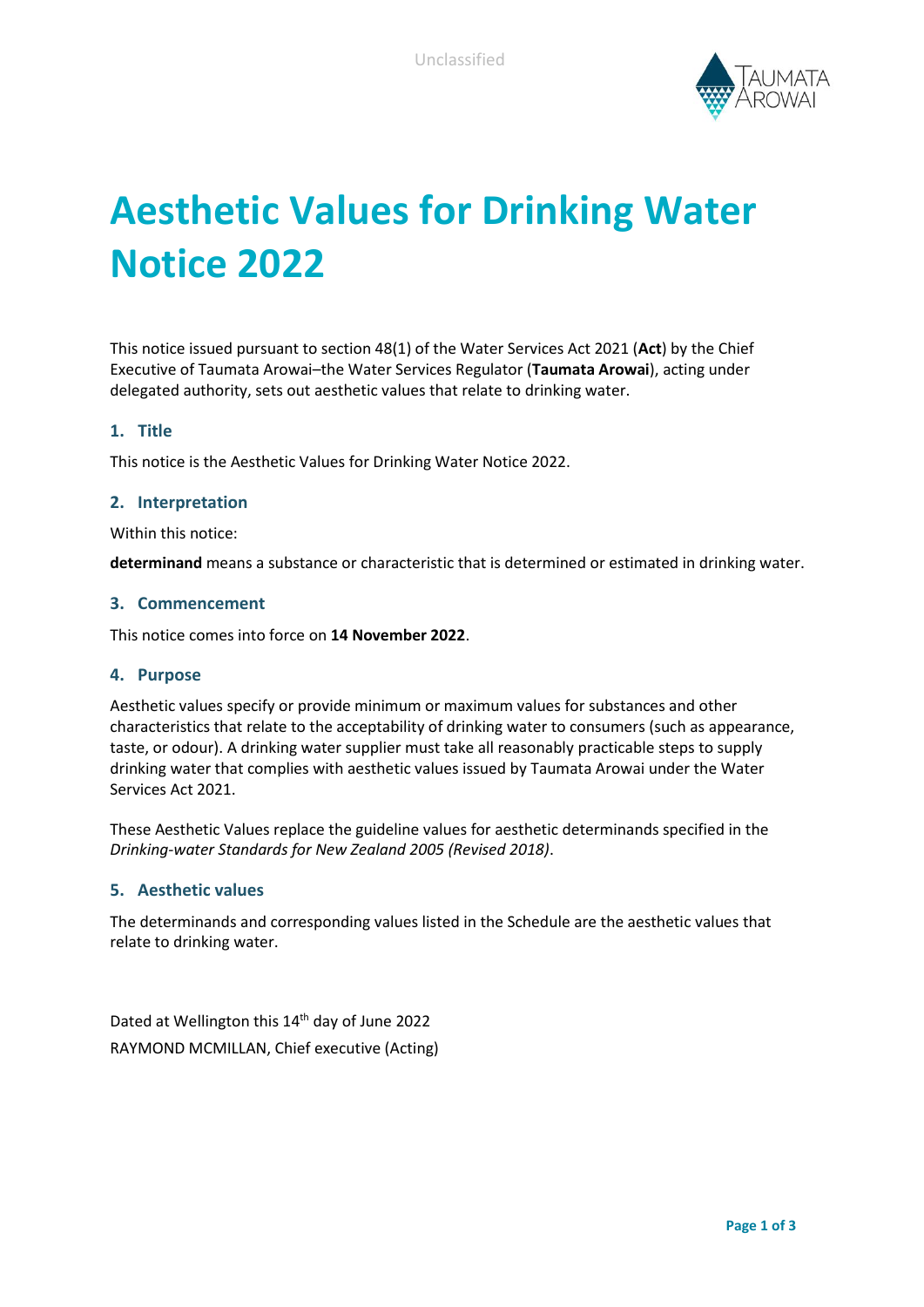

## **Schedule**

### **Aesthetic values for drinking water**

| <b>Determinand</b>                                                    | <b>Value</b>  | <b>Unit</b>     | <b>Notes</b>                                                                                                                                                                                             |
|-----------------------------------------------------------------------|---------------|-----------------|----------------------------------------------------------------------------------------------------------------------------------------------------------------------------------------------------------|
| <b>Aluminium</b>                                                      | $\leq 0.1$    | mg/L            | Above this value, complaints of depositions or discoloration may<br>arise                                                                                                                                |
| Ammonia                                                               | $\leq 1.5$    | mg/L            | Odour threshold (alkaline conditions)                                                                                                                                                                    |
| Calcium                                                               |               |                 | See 'Hardness'                                                                                                                                                                                           |
| <b>Chloride</b>                                                       | $\leq 250$    | mg/L            | Taste threshold (counter ion dependent: sodium, calcium or<br>potassium)                                                                                                                                 |
| <b>Chlorine</b><br>(contingent on the<br>supply being<br>chlorinated) | $0.3 - 1.0$   | $mg/L$ as $Cl2$ | Free available chlorine<br>Taste and odour threshold (pH dependant)<br>Disinfection must not be compromised in trying to avoid taste and<br>odour complaints                                             |
| 2-Chlorophenol                                                        | $\leq 0.0001$ | mg/L            | Taste threshold                                                                                                                                                                                          |
|                                                                       | $\leq 0.01$   |                 | Odour threshold                                                                                                                                                                                          |
| Colour                                                                | $\leq 15$     | <b>TCU</b>      | Appearance                                                                                                                                                                                               |
| Copper                                                                | $\leq 1$      | mg/L            | Staining of laundry and sanitary ware                                                                                                                                                                    |
| 1,2-Dichlorobenzene                                                   | $\leq 0.001$  | mg/L            | Taste threshold                                                                                                                                                                                          |
|                                                                       | $\leq 0.002$  |                 | Odour threshold                                                                                                                                                                                          |
| 1,4-Dichlorobenzene                                                   | $\leq 0.0003$ | mg/L            | Odour threshold                                                                                                                                                                                          |
|                                                                       | $\leq 0.006$  |                 | Taste threshold                                                                                                                                                                                          |
| 2,4-Dichlorophenol                                                    | $\leq 0.0003$ | mg/L            | Taste threshold                                                                                                                                                                                          |
|                                                                       | $\leq 0.04$   |                 | Odour threshold                                                                                                                                                                                          |
| Ethylbenzene                                                          | $\leq 0.002$  | mg/L            | Odour threshold                                                                                                                                                                                          |
|                                                                       | ≤ 0.08        |                 | Taste threshold                                                                                                                                                                                          |
| Hardness (total)<br>$(Ca + Mg)$ as $CaCO3$                            | $\leq 200$    | mg/L            | Scale deposition, scum formation (pH and alkalinity dependent)<br>Low hardness (<100) may be more corrosive                                                                                              |
|                                                                       | 100-300       |                 | Taste threshold (Ca; counter ion dependent)                                                                                                                                                              |
| Hydrogen sulphide                                                     | $\leq 0.05$   | mg/L            | Taste and odour threshold                                                                                                                                                                                |
| <b>Iron</b>                                                           | $\leq 0.3$    | mg/L            | Staining of laundry and sanitary ware                                                                                                                                                                    |
| Magnesium                                                             |               |                 | See 'Hardness'                                                                                                                                                                                           |
| <b>Manganese</b>                                                      | $\leq 0.04$   | mg/L            | Staining of laundry                                                                                                                                                                                      |
|                                                                       | $\leq 0.10$   |                 | Taste threshold                                                                                                                                                                                          |
| Monochlorobenzene                                                     | $\leq 0.01$   | mg/L            | Taste and odour threshold                                                                                                                                                                                |
| pH                                                                    | $7.0 - 8.5$   |                 | Ideally 7.4 - 8.0. Most water with a low pH has a high<br>plumbosolvency. Water with a high pH has a soapy taste and feel.<br>A pH less than 8 is preferable for effective disinfection with<br>chlorine |